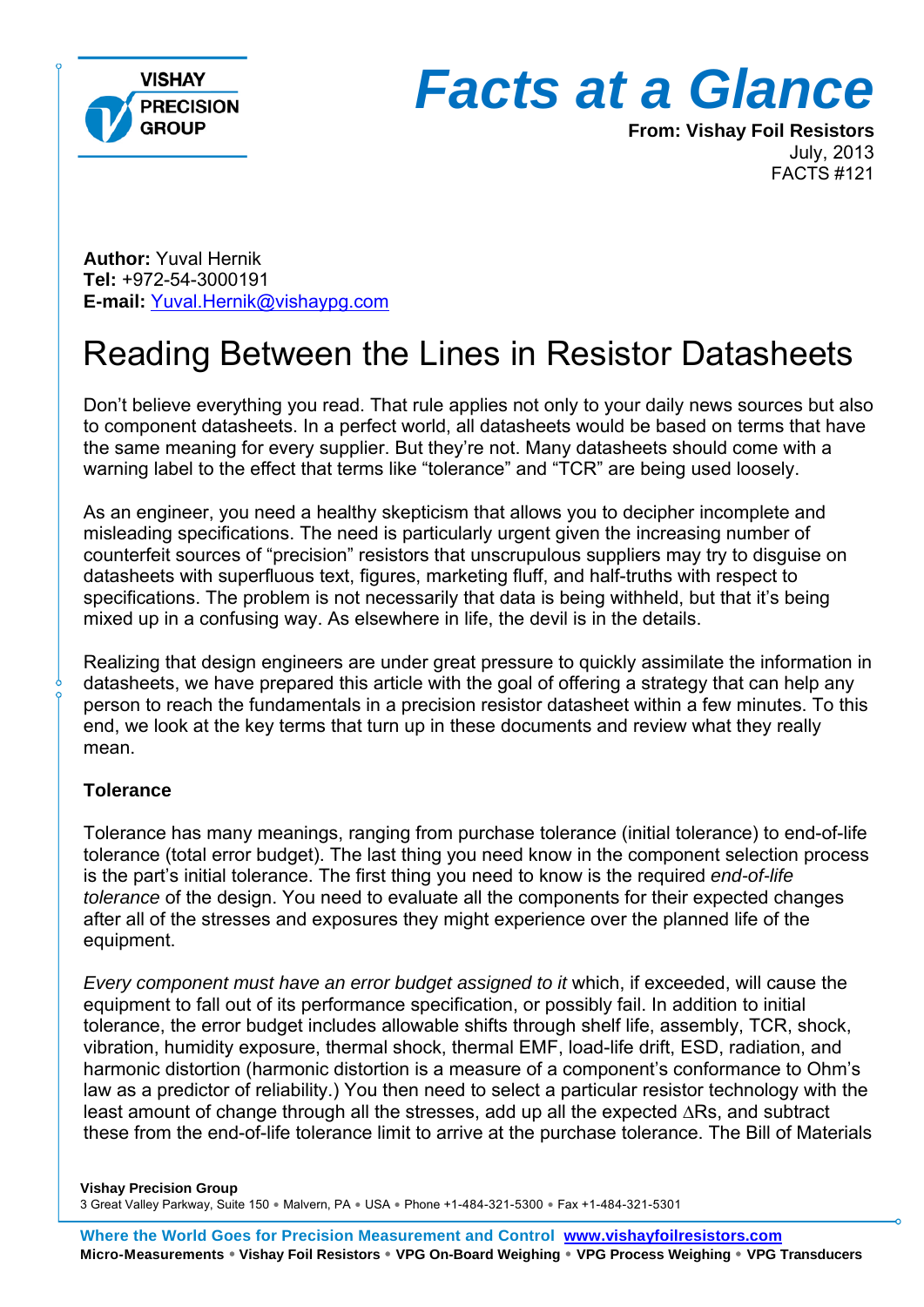

(BOM) then specifies the resistor model by resistance, tolerance, and possibly by TCR (usually typical or restricted to a narrow temperature range). Although not delineated on the BOM, each delta-R limit for the specified resistor technology is critical to the application.

This is why precision resistors with the same resistance, tolerance, and TCR but of different technologies are not interchangeable: because their changes through service life are not the same. Substitution on the basis of these alone could jeopardize performance and mission success. Only the OEM engineer who did the error budget analysis can determine a suitable substitute. Unfortunately, today we see more and more attempts by certain electronic manufacturing services to replace precision resistors with cheaper solutions that put system performance at risk.

To be considered as substitutes, all performance characteristics through all stresses and exposures must be completely and exactly defined in specific detail to be sure they qualify without reducing reliability or shortening equipment life.

Particularly for high-precision circuits using high reliability and tight tolerance resistors, it is not enough for the manufacturer to measure the resistors before shipment. Its equipment must be calibrated and traceable to the National Institute of Standards and Technology (NIST, formerly the National Bureau of Standards). Its measurements must also have a guard band that confines measurement error to the specified tolerance and applies this to 100% of the resistors. Also, the OEM must be assured that the resistors are within tolerance when received—not just "finessed" into a measured tolerance long enough to be listed as good for shipment (but not long after). Unfortunately many OEMs' incoming inspection checks are not sufficiently calibrated to measure tight tolerance resistors, so they must depend upon the suppliers' honesty. In addition, some companies have purchased components shipped directly to the production floor, bypassing incoming inspection completely. If the application is important, the supplier must be accessible for qualification inspection and periodic Q.A. audits.

The end customer must also evaluate whether a tolerance offered by a manufacturer is really practical. For example, some surface mount thin film chip resistors are offered in very tight tolerances for very low resistance values. That's impressive on the datasheet but not compatible with assembly processes. As these resistors are mounted on the board there is a resistance change due to solder heat. The solder terminations melt, flow, and re-solidify with changed resistance values. For low-value resistors the amount of resistance change is much greater than the specified tolerance. Having paid a premium price for an impractically tight tolerance, the customer ends up with looser-tolerance resistors once they're assembled on the PCB.

#### **Temperature Coefficient of Resistance (TCR**)

TCR is an area of particular concern because it is often misrepresented or incompletely defined. It is also a characteristic that influences circuit performance from the very first day of operation. Additionally, TCR is often used as an indication of a resistor's overall level of performance. It is assumed, and is generally true, that the lower the TCR, the more precise the resistor. So, if the TCR is not completely and accurately defined, that assumption is invalid and the use of that resistor invalidates all the accuracy, stability and reliability assessments made by the designer.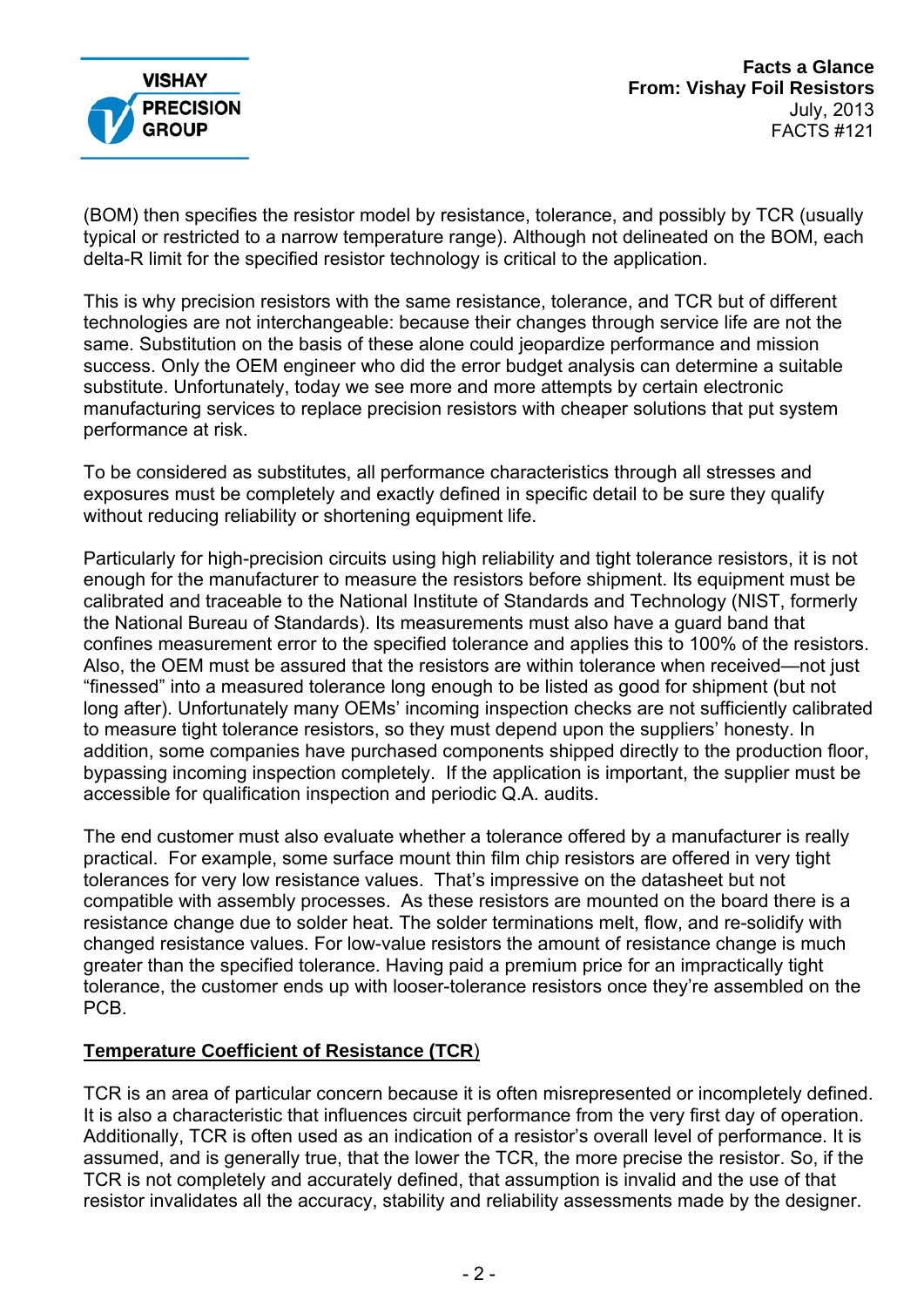

**Facts a Glance From: Vishay Foil Resistors**  July, 2013 FACTS #121

The TCR stated on datasheets comes from resistance measurements made after the resistors have stabilized at a specified temperature which defines the limits of a given temperature range, typically for 30 minutes at each temperature. In actual operation, resistors of different physical bodies have different thermal response times and, unlike the measurement conditions, the resistors in the circuit may all be operating at different temperatures from each other and from the ambient temperature. Different operating power levels, different proximities to other components, and other environmental factors will cause resistors to operate at different temperatures.

Industry protocols dictate standard measurement procedures. Typically, resistance measurements are made at a reference temperature, a lower temperature, and a higher temperature, and the TCR is defined as the delta-R/Rref in the cold range and the delta-R/Rref in the hot range. For military range applications, these would be 25°C, −55°C, and +125 °C, respectively. The TCR defined as ∆R/R vs ∆T, based on only two measurements (+25°C to −55°C, or +25°C to +125°C), assumes a linear TCR even though the ∆R/R = f(T) is a parabola. The characteristic TCR curve only appears to be linear since its basis is two measurements each in the hot range and the cold range, and two points always define a straight line even if they're actually points are on a curve. In fact the instantaneous TCR between these two temperature measurement end points could be much higher. So never assume that TCR is going to be the same over different temperature ranges, unless you're using Bulk Metal® Foil technology, which has such a low TCR that it is essentially linear over the full military temperature range.

Through various manipulations of temperature during production or materials doping during element development, that characteristic TCR curve may be rotated either clockwise or counterclockwise (pivoted around the 25°C reference point). What the datasheet doesn't say is that the rotation that produces the lower TCR in one range also worsens the TCR in other temperature ranges. So you need to avoid being distracted by the TCR in the narrow range if this causes you to overlook the deterioration of the TCR in the other ranges. Unless the datasheet shows the complete TCR curve over the entire temperature range; you cannot tell what it is between the end test points and over temperature ranges other than the narrowly-focused partial temperature range.

In short, you need to know that the TCR of the resistors you're designing with is fully specified over all temperature ranges. Datasheets that do not delineate an important detail in one characteristic must be taken as suspect in all details. Further, the stress/strain balance throughout the entire temperature and power application ranges of precision resistors is such that it can exceed the elastic limit (Hooke's law) for any material used and therefore influence whether the performance criteria are repeatable and reliable. Resistor manufacturers never mention if the resistor is a Hookian body or not.

## **TCR Tracking**

Some circuits require constant ratios among a number of resistors but not the absolute stability of each individual resistor. For example, the accuracy of an operational amplifier depends on the accuracy and stability of the *ratios* of the input, feedback, and bias resistors; if all resistors move together to maintain the constant ratio, the op amp accuracy remains constant. The resistor manufacturer may test resistors and select a set with a good TCR match to achieve the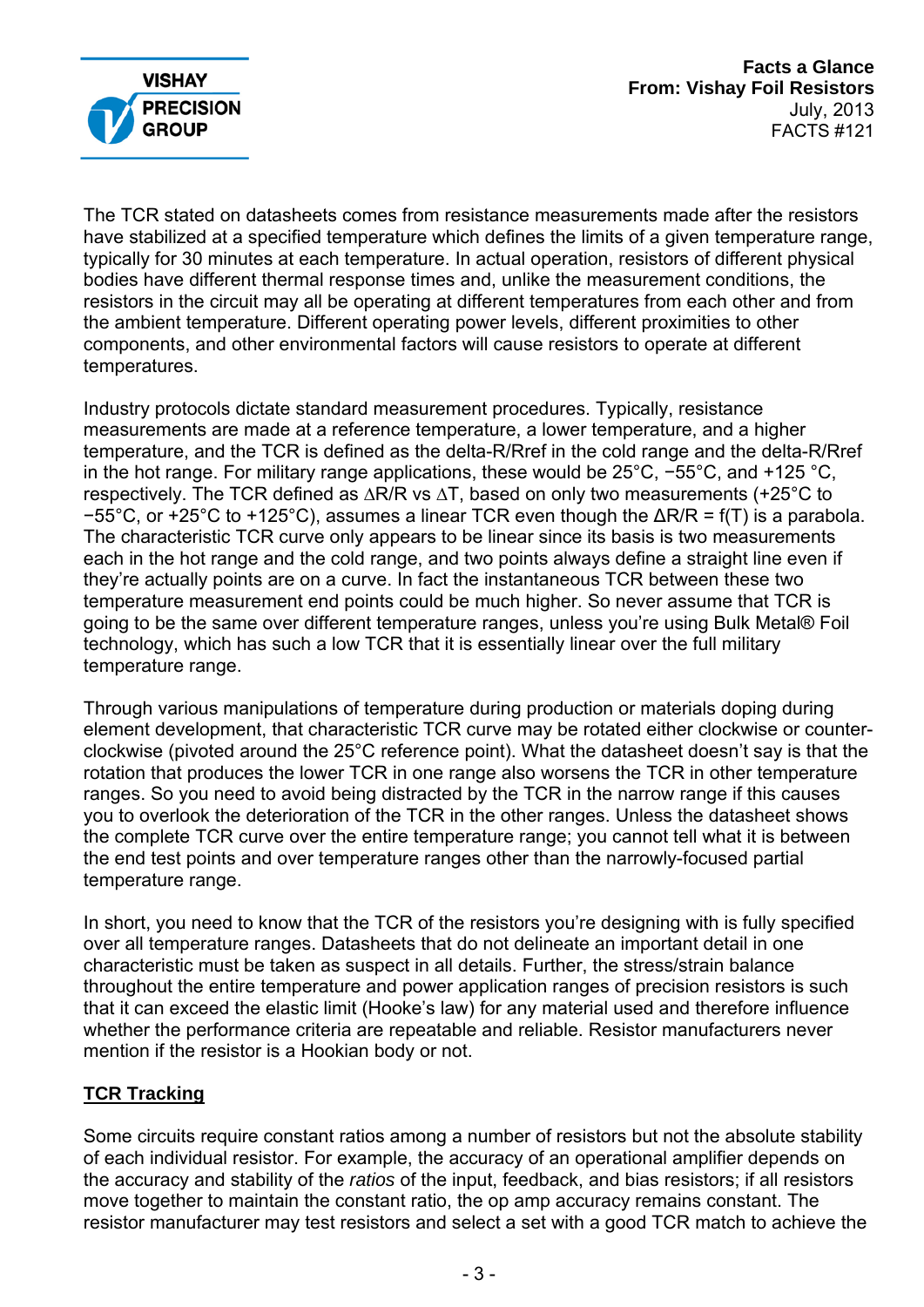

required ratio stability over a defined temperature range. But this neglects the power-induced divergence of resistance values through service life.

As described above, the TCRs of all the resistors are measured after the resistors are all stabilized at each desired temperature; then sets are selected for their proximate similarity of TCRs. However, in actual application the resistors do not all dissipate the same power, are not all in identical local temperature environments, and are not all at the same internal operating temperature. Therefore, the ratio changes are related to each resistor's absolute TCR in addition to their matched TCRs. For example, imagine a design where resistors with a ±10 ppm/°C absolute (independent) TCR need to be matched to within 2 ppm/°C of each other. If they all experience a 90°C increase in ambient temperature, one would expect that their ratio would change by 90°C x 2 ppm/°C = 180 ppm or 0.018%. But if one resistor is running at 100°C there is an additional error equal to the absolute TCR of 10 ppm/°C times the 10°C temperature difference for an additional error of 100 ppm for a total ratio error of 280 ppm, or 0.028%, which is far too much error for any precision application.

Using a set of Z-1 Foil Bulk Metal Foil resistors with ±0.2 ppm/°C TCR tracking in that same application would result in a much tighter ratio match over these temperatures. One resistor with a +0.2 ppm/°C TCR at 90°C would change +18 ppm (+0.0018%), the other with −0.2ppm/°C at 100°C would change −20 ppm (−0.0020%) for a total ratio change of 38 ppm (0.0038%) compared to 0.028% for the thin film resistor example. The error in the thin film matched TCR set is more than 7 times greater than the natural unmatched foil set with inherently low TCR. Moreover, resistors with inherently low TCRs will provide excellent TCR tracking even when the resistors are on different boards in different equipment at different locations.

For any important precision application in which the resistors might be at different internal operating temperatures, it is essential that the resistors have very low absolute TCRs, not just tightly matched (or relative) TCRs. Again, you need to have all the detailed specifications in addition to the promoted specifications (absolute TCR in this case as well as TCR match or track).

Last but not least: there is a common rule of thumb in the industry that says that the absolute TCR of each resistor shouldn't be more than 3 times the TCR tracking among the resistors of the set.

#### **Moisture Resistance**

Both MIL-PRF-55182 and MIL-PRF-55342 military resistor specifications include moisture resistance tests. MIL-PRF-55342 has no power applied during its moisture test while MIL-PRF-55182 has power applied at 100% of rated power. But this doesn't tell the whole story. Every epoxy and every plastic encapsulant absorbs moisture. Resistors experience temperature variations, humidity variations, and pressure variations. This draws moisture into the resistor. It might not be enough moisture to register a significant resistance change under static measurement, but the application may have serious consequences under various environmental conditions.

When the resistor is running very hot the moisture is driven out. But when the resistor is running at low DC power in the presence of moisture, the conditions are ripe for etching and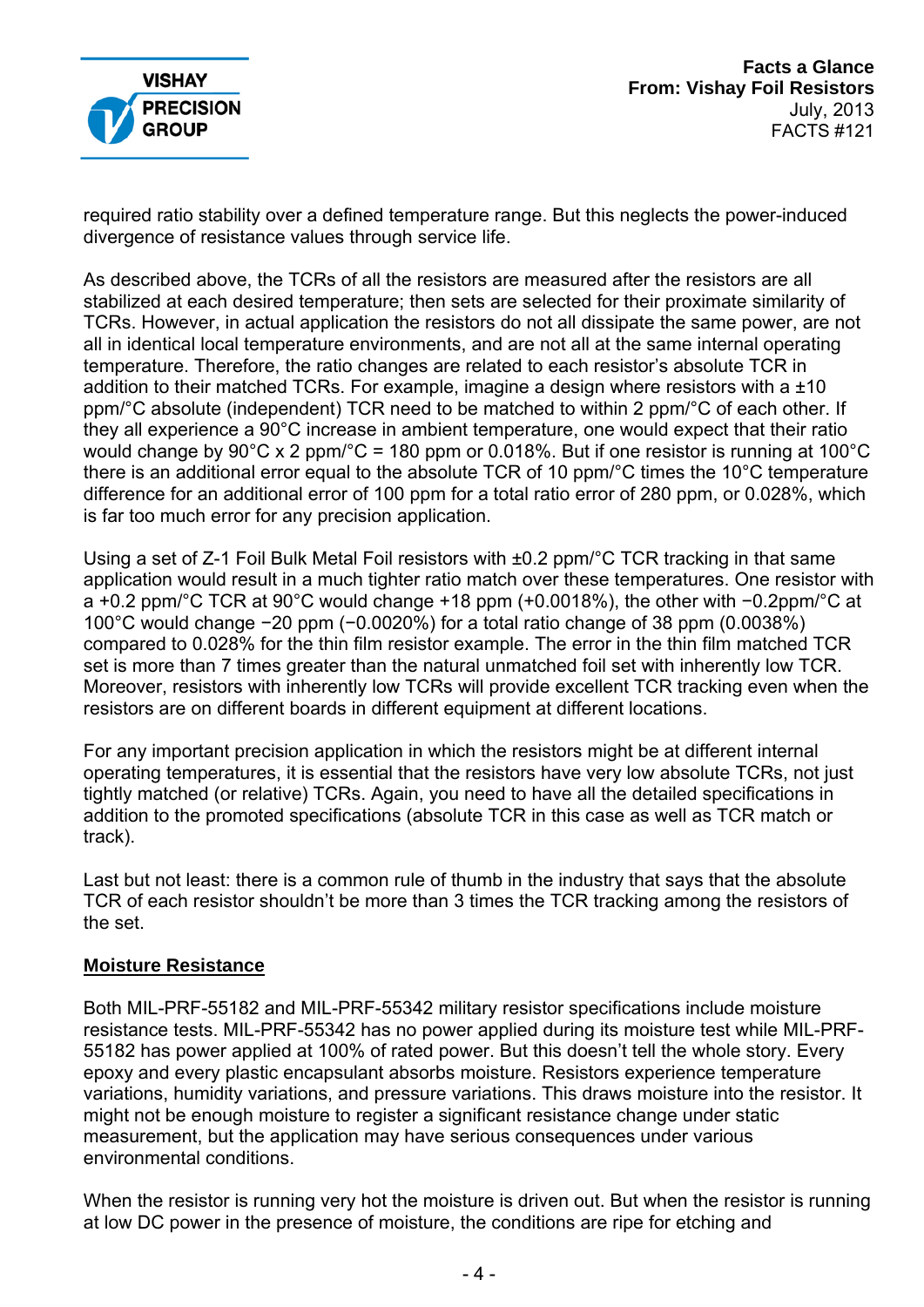

catastrophic failure. There's not enough power (which translates into heat) to drive the moisture out, but there is still an electric field established across the resistance element. There are also impurities drawn into the resistor from the encapsulation materials and possibly some residual impurities remaining from production. In the presence of moisture these impurities can be deposited upon and etch parts of the resistance element. This phenomenon can open thin film resistors in just a few hours of operation.

The potential for etching is not an insignificant matter because designers try to run precision resistors at the lowest possible power for the smallest possible long-term load-life resistance change. The best power conditions for load-life stability are the worst power conditions for DC applications in high-humidity environments. Bulk Metal Foil resistors are subject to the same phenomenon as thin films but their resistive elements are hundreds of times thicker than thin film resistors and, therefore, require hundreds of times more chemistry to do the equivalent damage.

In this situation, be aware that the moisture resistance tests cited in the datasheets may not represent actual operating conditions and may not provide adequate warning of catastrophic failure.

#### **Reliability/Stability**

Every resistor technology has a range in which it operates at its best performance and reliability. But because of competitive pressures manufacturers extend their offerings to the highest value they can produce and sell. In every technology these extended range products do not perform with the same stability and reliability as their lower optimal resistance ranges. For best reliability one would be advised to avoid using the top third of resistance values offered in any one specific model and size by any manufacturer. A manufacturer may supply load-life or other data for his product and imply that it is representative of his product or technology. However, users must carefully evaluate that data to be sure it represents the full range of values supplied by the manufacturer. Otherwise, one might find that his circuit does not perform as planned because the performance of the actual values used is nowhere near the performance implied by the manufacturer's carefully selected samples in his limited range of best performing values. Also, one must beware of data presented on a few samples of only ten or twenty units. Such "representative" data is statistically insignificant. To be truly significant the data must come from many large lots of continuing tests over long periods of time, from many manufacturing lots, and include the full range of values offered.

Any designer of precision circuits for critical applications should demand specific data from his suppliers to be certain that the resistors are exactly what are needed. As much as possible the data should cover the resistance values required by the circuit and one should not assume that all resistors of a particular style, configuration, or technology have the same implied reliability.

#### **Inductance/Frequency Performance and Noise**

Precision wirewound resistors have both inductance and capacitance. The insulated wire is wound with many turns in layers around a plastic or ceramic bobbin. The bobbin has several separate sections known as "pi" sections. Typically the wire is wound in one direction in the first pi section then fed over a notch into the next section and wound in the opposite direction. This